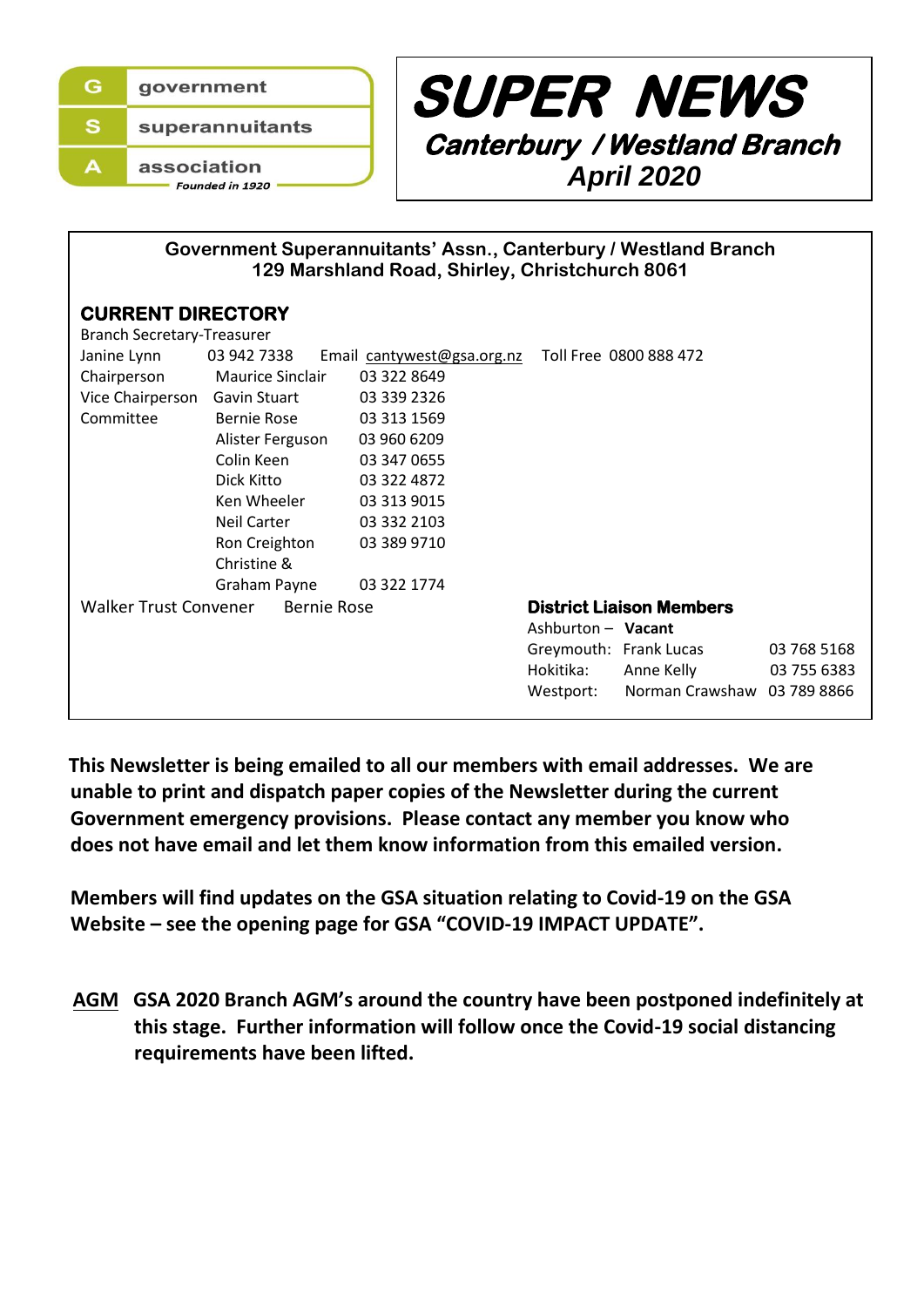# **Chairperson's report, May 2020.**

In any other month in any other year I would begin chatting about the latest extremes of weather, local fires or perhaps even continue comments on distant earthquakes. This first report for 2020 though can only possibly begin with the bombshell of coronavirus. My difficulty though is that by the time you get the newsletter, everything will have changed just as it has rapidly changed day-by-day over the last month. What I say as I write this today, at the beginning of April, will be way out-of-date by the time you read it, and it may even be quite wrong. It might even be wrong tomorrow! Some of you will receive your newsletter later this month through e-mail because the National Database has an e-mail address for you. Most, however will not get your newsletter until after the lock-down has finished and the newsletters can be printed and distributed. That date is not yet known.

If news can change so quickly, the obvious answer for me is: *don't talk about coronavirus.* Good idea. I nearly wont. You have heard too much already through the media. Well, perhaps not through all the media because of the demise of notable magazines …. such as The Listener which doesn't listen anymore!

Almost all GSA members are in the vulnerable age-group for unpredictable effects of the virus. It is humbling that we are part of the reason for the huge social and economic impact of the Government's plan to reduce damage by the pandemic. In turn, we can play a role, not just in the personal responsibility of taking great care ourselves but to emphasise to our many contacts, including children and grandchildren that if we in New Zealand take our eye off the ball, if we blink and relax the rules, our health system fails. That then endangers *all* patients, not just coronavirus ones but includes all who are unfortunate enough to have to use a hospital or medical clinic.

Any nice news? Yes, indeed. Norman Crawshaw, our Westport liaison person, received a New Year Honour: QSM for services to the community and sport. This award recognises Norman's huge support for the Buller region over many years. He has written prolifically on historical aspects of life in Buller as well as on cricket, mining, Reefton gold, Westland Dairy, and more. Norman continues to write, and has recently finished 393 pages on the history of Buller rugby. Being noted for persistence he has had numerous roles in Buller cricket for 55 years and in 2015 was recognised by the NZ Rugby Union for having been involved in refereeing for 50 years. Norman volunteers for many things, including having significant roles in developing Grey-Power in Buller. Congratulations Norman. You are truly a community icon.

Since our last newsletter your Branch Committee has worked very effectively along with Secretary Janine, the most experienced GSA secretary in the country. Amongst other issues we were developing ideas for a re-look at the tax issue, where most GSA members are paying 30% tax on their Government Super annuities but only paying 17.5% on their pensions. The lock-down has curtailed our meetings and there might be limitations on meetings beyond the lock-down time. We might not have time to fully research our tax case before GSA's Council meeting at the beginning of September and of course, even that date cannot be certain.

Isn't it fun being on holiday?

Maurice Sinclair, 6 th April, 2020.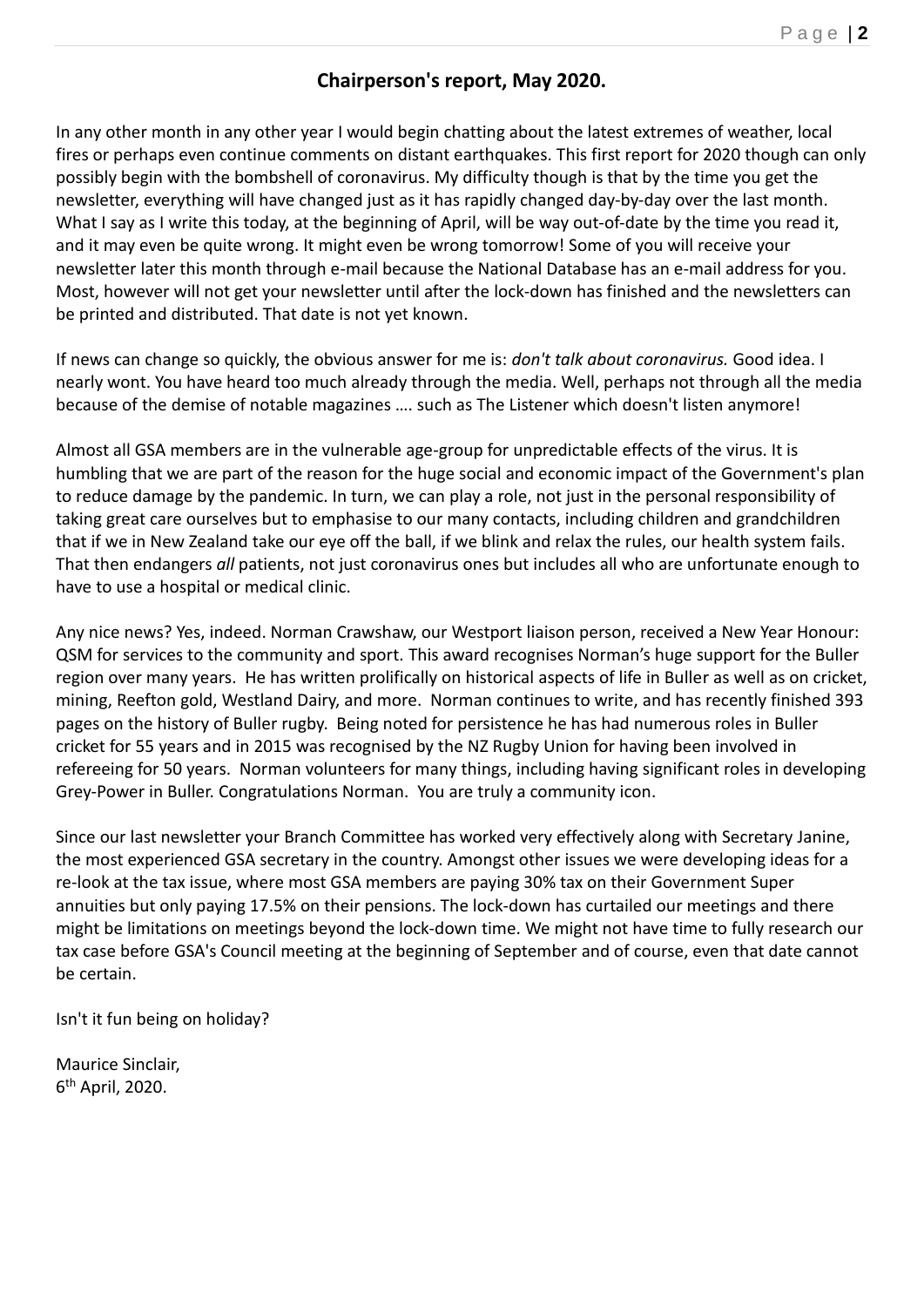**BRANCH MEETINGS** are held on the 4<sup>th</sup> Tuesday of every month except December, at the Papanui RSA, 55 Bellvue Avenue, Papanui, commencing 1.30 pm. Members are welcome to attend, however we would ask you to please ph Janine (942-7338) and let her know that you would like to attend, so that we can cater for afternoon tea.

We do have a policy of regularly taking our Meetings to centres outside Christchurch. In September, 2019 we held a successful meeting in Greymouth. Our plan is to hold our 2020 meeting in Ashburton, and Rangiora in 2021. We will keep our Members updated once we are able to make final arrangements.

Note: No Meetings will take place at the Papanui RSA until the Covid-19 distancing Requirements are lifted.

## **LIAISON PERSONNEL REQUIRED – ASHBURTON**

The main requirement is a friendly person who can be a local contact for anybody wanting information. If you are even considering volunteering, please contact our secretary Janine and have a chat with her about the ways in which you could help. 03-9427338 or 0800 888 472

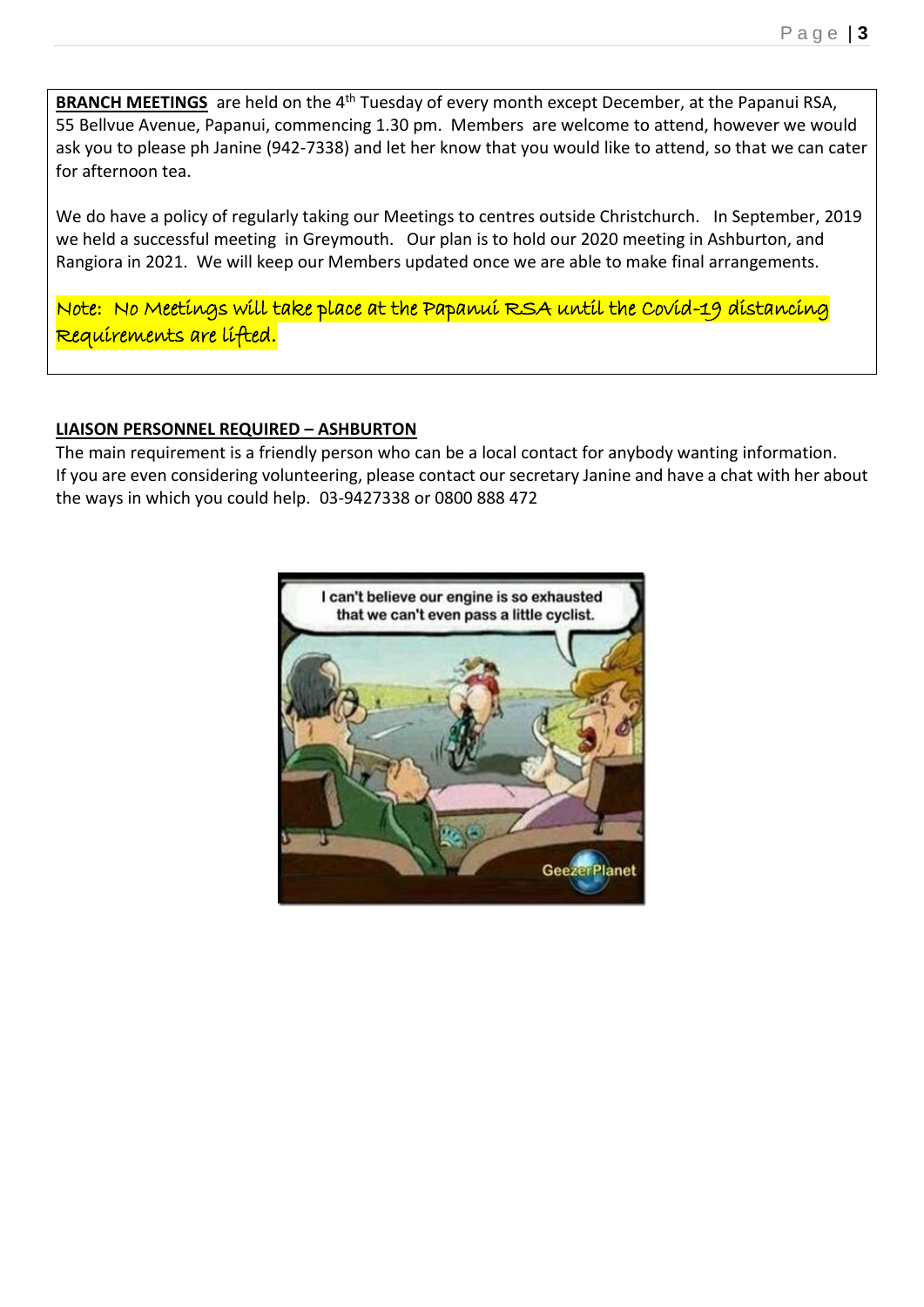# **WALKER TRUST ACCOUNTS**

| For Year Ending 31 March 2020                        |             |             |
|------------------------------------------------------|-------------|-------------|
|                                                      | $2019 - 20$ | $2018 - 19$ |
| <b>Capital Account</b>                               |             |             |
| Opening Balance (Westpac Investment A/C)             | \$15,000.00 | \$14,000.00 |
| Interest                                             | \$517.50    | \$331.40    |
| <b>GSA Grant</b>                                     |             | \$1,000.00  |
|                                                      | \$15,517.00 | \$15,331.40 |
| Less Transfer to Disbursement Account                | \$517.50    | \$331.40    |
|                                                      | \$15,000.00 | \$15,000.00 |
| <b>Disbursement Account</b>                          |             |             |
| <b>Opening Balance</b>                               | \$2,300.54  | \$3,401.62  |
| Donations/GSA Grant                                  | \$1,000.00  | \$1,050.00  |
| Raffle                                               | \$530.00    | \$485.00    |
| Christmas Luncheon                                   | \$2,545.00  | \$1,275.00  |
| <b>Interest from Investment Account</b>              | \$517.50    | \$331.40    |
| <b>Total Income</b>                                  | \$4,592.50  | \$3,141.40  |
| <b>Expenditure</b>                                   |             |             |
| <b>Members Comforts</b>                              | \$969.00    | \$1,110.48  |
| Mileage                                              | \$1,220.00  | \$750.00    |
| <b>Raffle Prizes</b>                                 | \$250.00    | \$250.00    |
| Christmas Luncheon                                   | \$2,445.00  | \$1200.00   |
| <b>Total Expenditure</b>                             | \$4,884.00  | \$3,310.48  |
| (Loss) / Excess of Income over Expenditure           | $-5291.50$  | $-$169.08$  |
| <b>Balance</b>                                       |             |             |
| Balance of Accumulated Funds 1 April 2019            | \$17,232.54 | \$17,401.62 |
| (Loss)/Excess Income over Expenditure                | $-5291.50$  | $-$169.08$  |
| <b>Closing Balance as at 31 March 2020</b>           | \$16,941.04 | \$17,232.54 |
| This is represented by:                              |             |             |
| Capital Account - Investment                         | \$15,000.00 | \$15,000.00 |
| Disbursement Account - Cheque Account as per Westpac | \$1,992.04  | \$2,300.54  |
| Less Unpresented Cheques 31/3/20                     | \$51.00     | \$68.00     |
| Closing Cheque Account 31/3/20                       | \$1,941.04  | \$2,232.54  |
| <b>Total Assets</b>                                  | \$16,941.04 | \$17,232.54 |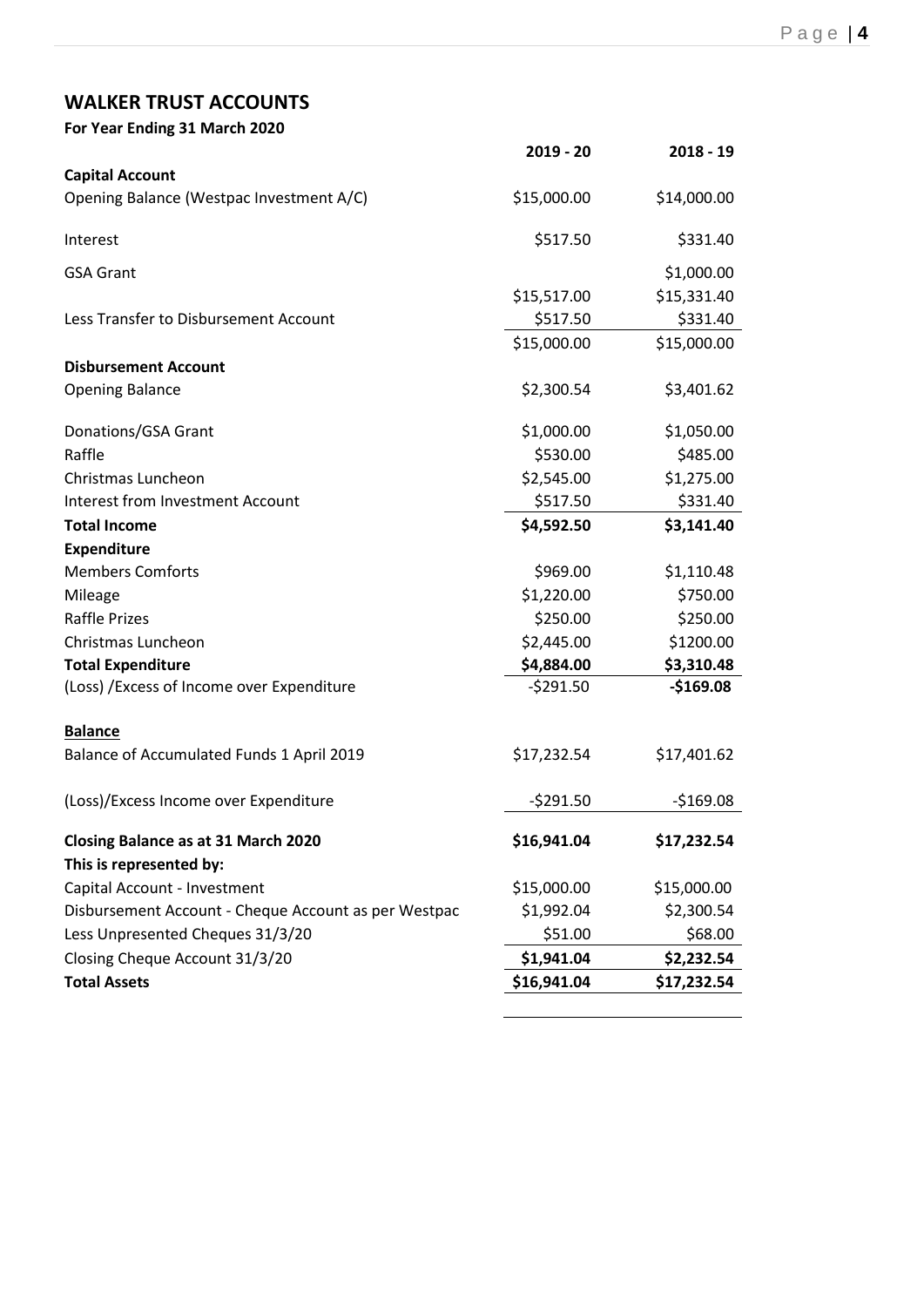#### **GOVERNMENT SUPERANNUITANTS' ASSOCIATION (INC)**

#### **CANTERBURY/WESTLAND BRANCH**

|                                                            | <b>INCOME AND EXPENDITURE STATEMENT FOR YEAR ENDED 31 MARCH 2020</b> |              |              |
|------------------------------------------------------------|----------------------------------------------------------------------|--------------|--------------|
|                                                            |                                                                      | 2019-20      | 2018-19      |
| Income was derived from                                    |                                                                      |              |              |
| Subscriptions:                                             | Direct Credit Cash                                                   | \$<br>841.38 | \$<br>815.80 |
|                                                            | Direct Credit                                                        | \$24,077.47  | \$25,042.71  |
|                                                            | Direct Credit - NPF                                                  | \$1,681.79   | \$1,828.41   |
| <b>Total Subscriptions</b>                                 |                                                                      | \$26,600.64  | \$27,686.92  |
| Investment Income                                          |                                                                      | \$<br>867.46 | \$<br>412.36 |
| <b>Meeting Receipts</b>                                    |                                                                      |              |              |
| Interest Cheque Account                                    |                                                                      | \$<br>9.82   | \$<br>12.99  |
| <b>TOTAL INCOME</b>                                        |                                                                      | \$27,477.92  | \$28,112.27  |
| <b>Expenditure was incurred for</b>                        |                                                                      |              |              |
| <b>Secretarial Duties</b>                                  |                                                                      | \$19,500.00  | \$19,500.00  |
| <b>Meeting Expenses</b>                                    |                                                                      | \$3,394.00   | \$2,297.25   |
| <b>Postal Charges</b>                                      |                                                                      | \$<br>140.00 | \$1,362.48   |
| <b>Printing &amp; Stationery</b>                           |                                                                      | \$1,296.05   | \$<br>351.00 |
| Newsletter - Inc Postage                                   |                                                                      | \$3,543.75   | \$<br>170.00 |
| <b>Walker Trust Grant</b>                                  |                                                                      | \$1,000.00   | \$1,050.00   |
| <b>Branch/National Office</b>                              |                                                                      | \$           | \$<br>278.00 |
| Miscellaneous                                              |                                                                      | \$<br>851.90 | \$<br>922.00 |
| Repairs & Maintenance                                      |                                                                      | \$1,037.00   | \$<br>695.20 |
| <b>Social Functions</b>                                    |                                                                      | \$1,696.00   | \$1,470.00   |
| <b>TOTAL EXPENDITURE</b>                                   |                                                                      | \$32,458.70  | \$28,095.93  |
|                                                            | (Loss)/Excess of Income over Expenditure                             | (\$4,980.78) | \$.<br>16.34 |
|                                                            | <b>BALANCE SHEET AS AT 31 MARCH 2020 - Accumulated Funds</b>         |              |              |
| Opening Balance as at 1 April 2019                         |                                                                      | \$34,964.78  | \$34,948.44  |
| (Loss)/Excess of Income over Expenditure                   |                                                                      | (\$4,980.78) | 16.34<br>\$  |
| Closing Balance as at 31 March 2020                        |                                                                      | \$29,984.00  | \$34,964.78  |
| This is represented by:<br><b>Assets &amp; Investments</b> |                                                                      |              |              |
| <b>Current Assets</b>                                      |                                                                      |              |              |
| Cheque Account ANZ                                         |                                                                      | \$9,884.00   | \$14,964.78  |
| Cash on Hand                                               |                                                                      | 100.00<br>S  |              |
| <b>Investments</b>                                         |                                                                      |              |              |
| Kiwibank Term Deposit Account - 01                         |                                                                      | \$10,000.00  | \$10,000.00  |
|                                                            |                                                                      |              |              |
| Kiwibank Term Deposit Account - 02                         |                                                                      | \$10,000.00  | \$10,000.00  |
| <b>TOTAL ASSETS</b>                                        |                                                                      | \$29,984.00  | \$34,964.78  |

Fixed Assets held by the Branch -

Laptop, Printer & Hard Drive

I have examined the financial statements above for the year ended 31 March 2020, All bank accounts and investment balances have been verified as at 31 March 2020. On the basis of my review nothing has come to my attention that causes me to believe that the above does no give a true and fair view.

J. Climo 6/4/2020

Bernie Rose **Walker Trust**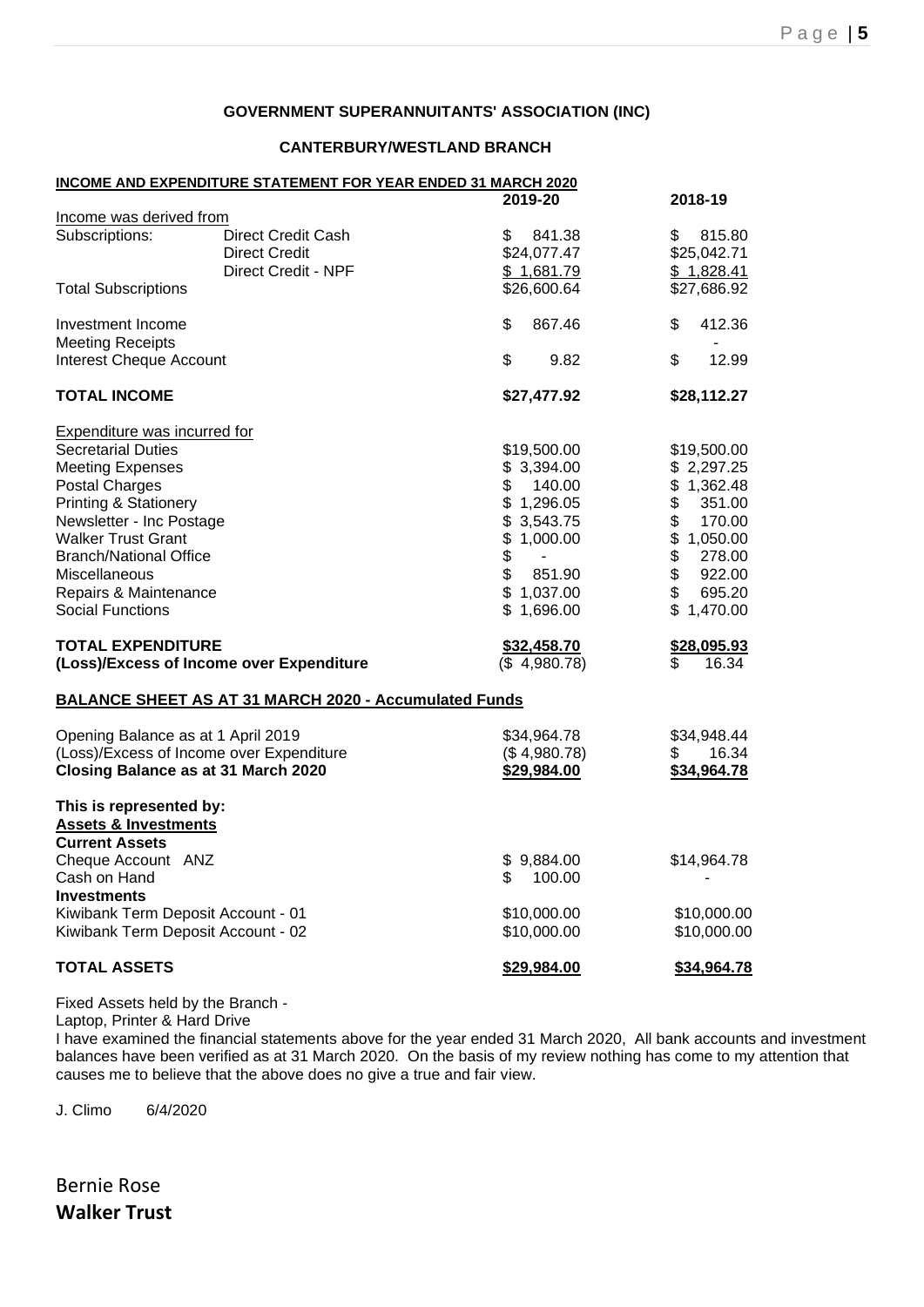# **THE JOYS OF SHARING, LIVING, AND GIVING, ARE FOUND IN FRIENDS.**



Have you reached the age of 79? If you have we will post you a Birthday Card, or we can visit you, on all your following birthdays. All that is required, is for you to telephone Janine (03 9427338 or 0800 888 472) with your date of birth and telephone number.

**HAPPY BIRTHDAY**

We are one of the few branches that carry out this small gesture to our older members, and have noted that we have a lot of birthdates missing from the database and

we wish to have this updated. If you are 80 years plus and did not receive a card or a visit, please call Janine on 03 942-7338.

#### **WALKER TRUST REPORT**

Our "team of visitors" have been working hard again this year, visiting those on our list of over 80's on, or close to their birthdays. These visits have been greatly appreciated, going from the thank you cards, notes and telephone calls we receive.

Due to the current restrictions re Covid-19, our "team of visitors" are not able to visit members on their Birthdays. We do however wish you all a very Happy Birthday, and trust that next year will be brighter.

We have a number of members living in Retirement Villages – perhaps you would like to be the "birthday visitor" for your Village!

**\_\_\_\_\_\_\_\_\_\_\_\_\_\_\_\_\_\_\_\_\_\_\_\_\_\_\_\_\_\_\_\_\_\_\_\_\_\_\_\_\_\_\_\_\_\_\_\_\_\_\_\_\_\_\_\_\_\_\_\_\_\_\_\_\_\_\_\_\_\_\_\_\_\_\_**

We would love to hear from you - Call Bernie on (03 3131569) or Janine (942-7338) for further information.

Bernie Rose Phone (03) 313-1569

# **ARE YOU LIVING IN A DE FACTO RELATIONSHIP?** In New Zealand a de facto relationship, *if you have lived*

*together for at least*

 *three years*, has the same status as a married couple. At the time of your annuitant partner's death Datacom will require evidence of your relationship. Therefore it is important that you have the following:

- 1 Joint bank account
- 2 Rates account in both names
- 3 Power/telephone account in both names
- 4 A legal document stating when your relationship commenced

Ensure you have the above now, don't leave it untill '*tomorrow'*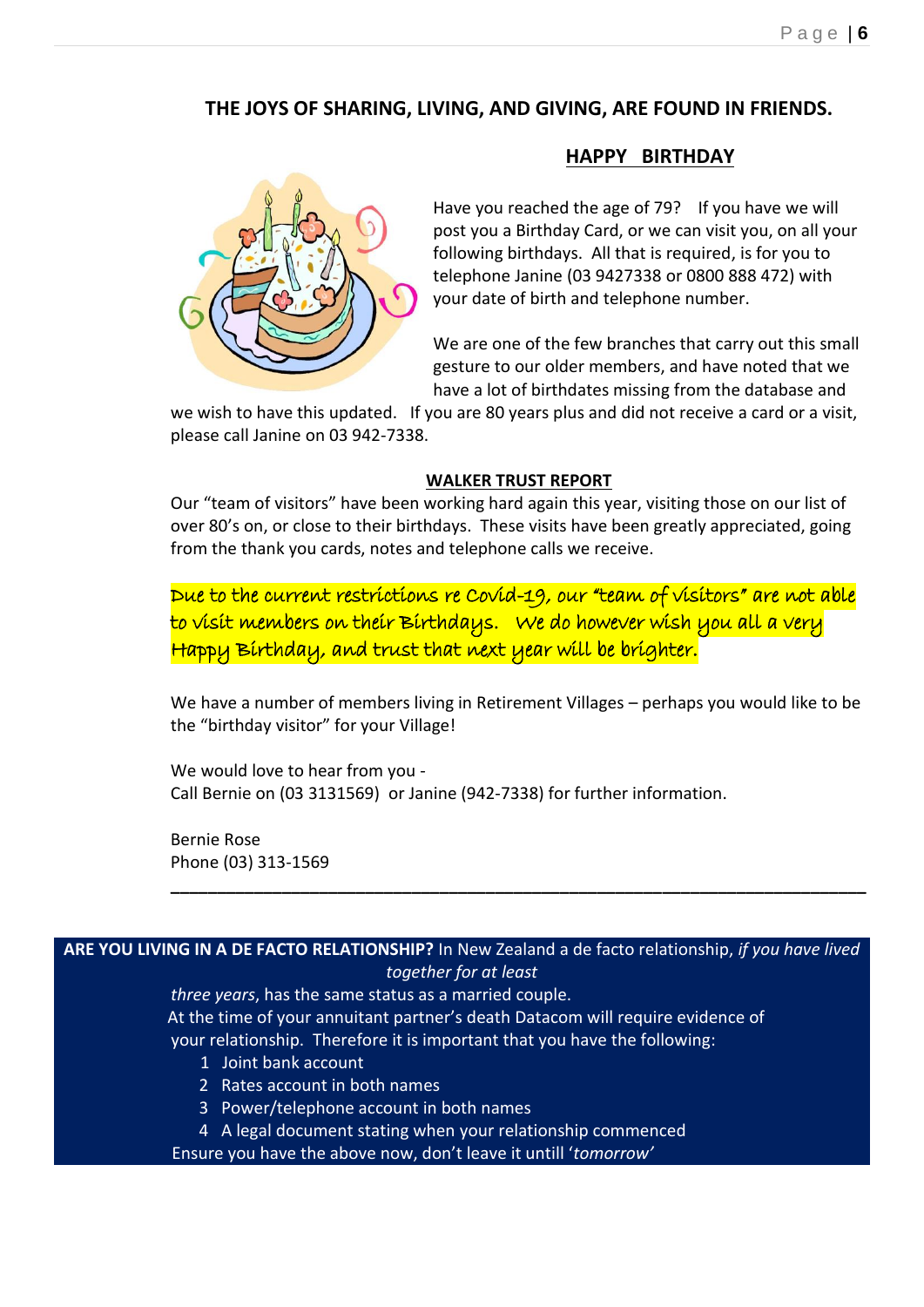

#### **Secretary's Report**

Should you have any queries regarding the Financial Reports, please do not hesitate to contact me, either by phone, or email.

I would like to thank those members who I did manage to contact about receiving this Newsletter via email, and they advised that they would prefer to receive all Newsletters by post in the future, I have recorded your request and will ensure future Newsletters will be by post. We do appreciate that not all members are able to print out the Newsletter and some members prefer to have a printed copy for future reference.

Remember, I am only a phone call away. In the meantime, stay safe.

Janine Lynn